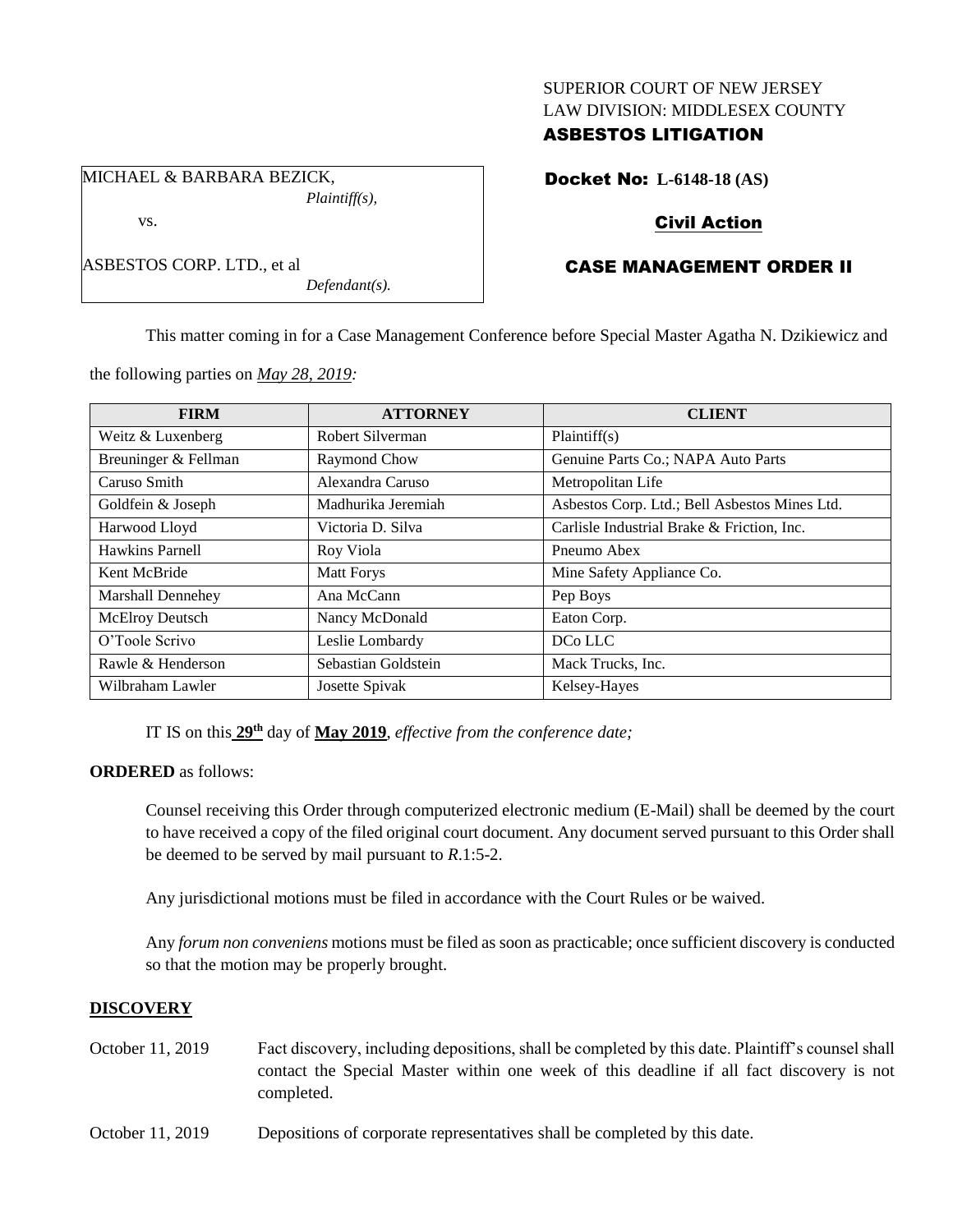### **EARLY SETTLEMENT**

January 3, 2020 Settlement demands shall be served on all counsel and the Special Master by this date.

### **MEDICAL EXPERT REPORT**

- November 12, 2019 Plaintiff shall serve medical expert reports by this date.
- November 12, 2019 Upon request by defense counsel, plaintiff is to arrange for the transfer of pathology specimens and x-rays, if any, by this date.
- January 31, 2020 Defendants shall identify its medical experts and serve medical reports, if any, by this date. In addition, defendants shall notify plaintiff's counsel (as well as all counsel of record) of a joinder in an expert medical defense by this date.

#### **LIABILITY EXPERT REPORTS**

- November 12, 2019 Plaintiff shall identify its liability experts and serve liability expert reports by this date or waive any opportunity to rely on liability expert testimony.
- January 31, 2020 Defendants shall identify its liability experts and serve liability expert reports, if any, by this date or waive any opportunity to rely on liability expert testimony.

#### **SUMMARY JUDGMENT MOTION PRACTICE**

- November 8, 2019 Plaintiff's counsel shall advise, in writing, of intent not to oppose motions by this date.
- November 22, 2019 Summary judgment motions shall be filed no later than this date.
- December 20, 2019 Last return date for summary judgment motions.

#### **ECONOMIST EXPERT REPORTS**

- November 12, 2019 Plaintiff shall identify its expert economists and serve expert economist report(s), if any, by this date or waive any opportunity to rely on economic expert testimony.
- January 31, 2020 Defendants shall identify its expert economists and serve expert economist report(s), if any, by this date or waive any opportunity to rely on economic expert testimony.

#### **EXPERT DEPOSITIONS**

February 28, 2020 Expert depositions shall be completed by this date. To the extent that plaintiff and defendant generic experts have been deposed before, the parties seeking that deposition in this case must file an application before the Special Master and demonstrate the necessity for that deposition. To the extent possible, documents requested in a deposition notice directed to an expert shall be produced three days in advance of the expert deposition. The expert shall not be required to produce documents that are readily accessible in the public domain.

 $\_$  , and the set of the set of the set of the set of the set of the set of the set of the set of the set of the set of the set of the set of the set of the set of the set of the set of the set of the set of the set of th